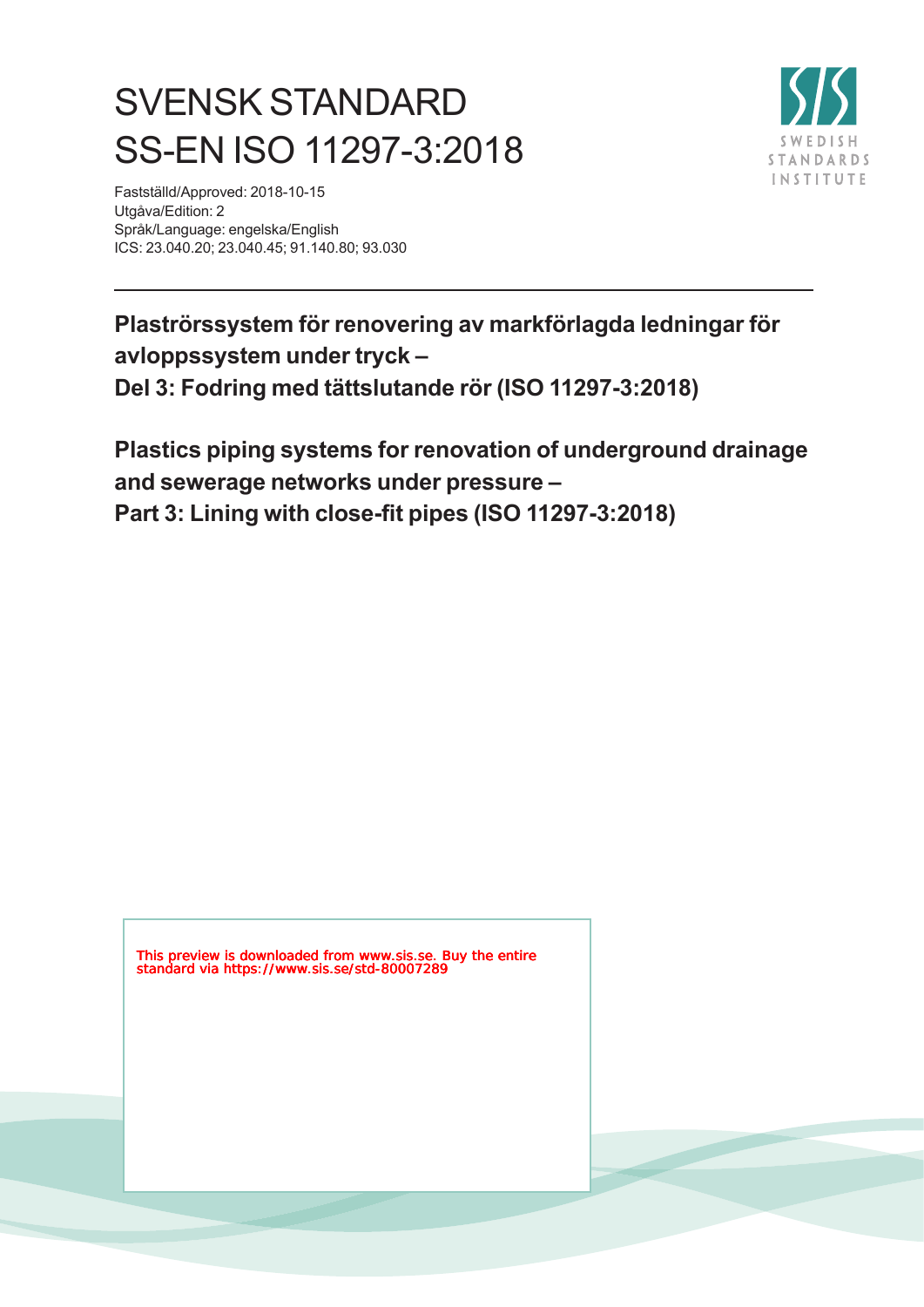# Standarder får världen att fungera

*SIS (Swedish Standards Institute) är en fristående ideell förening med medlemmar från både privat och offentlig sektor. Vi är en del av det europeiska och globala nätverk som utarbetar internationella standarder. Standarder är dokumenterad kunskap utvecklad av framstående aktörer inom industri, näringsliv och samhälle och befrämjar handel över gränser, bidrar till att processer och produkter blir säkrare samt effektiviserar din verksamhet.* 

#### **Delta och påverka**

Som medlem i SIS har du möjlighet att påverka framtida standarder inom ditt område på nationell, europeisk och global nivå. Du får samtidigt tillgång till tidig information om utvecklingen inom din bransch.

#### **Ta del av det färdiga arbetet**

Vi erbjuder våra kunder allt som rör standarder och deras tillämpning. Hos oss kan du köpa alla publikationer du behöver – allt från enskilda standarder, tekniska rapporter och standardpaket till handböcker och onlinetjänster. Genom vår webbtjänst e-nav får du tillgång till ett lättnavigerat bibliotek där alla standarder som är aktuella för ditt företag finns tillgängliga. Standarder och handböcker är källor till kunskap. Vi säljer dem.

#### **Utveckla din kompetens och lyckas bättre i ditt arbete**

Hos SIS kan du gå öppna eller företagsinterna utbildningar kring innehåll och tillämpning av standarder. Genom vår närhet till den internationella utvecklingen och ISO får du rätt kunskap i rätt tid, direkt från källan. Med vår kunskap om standarders möjligheter hjälper vi våra kunder att skapa verklig nytta och lönsamhet i sina verksamheter.

**Vill du veta mer om SIS eller hur standarder kan effektivisera din verksamhet är du välkommen in på www.sis.se eller ta kontakt med oss på tel 08-555 523 00.**

## Standards make the world go round

*SIS (Swedish Standards Institute) is an independent non-profit organisation with members from both the private and public sectors. We are part of the European and global network that draws up international standards. Standards consist of documented knowledge developed by prominent actors within the industry, business world and society. They promote cross-border trade, they help to make processes and products safer and they streamline your organisation.*

#### **Take part and have influence**

As a member of SIS you will have the possibility to participate in standardization activities on national, European and global level. The membership in SIS will give you the opportunity to influence future standards and gain access to early stage information about developments within your field.

#### **Get to know the finished work**

We offer our customers everything in connection with standards and their application. You can purchase all the publications you need from us - everything from individual standards, technical reports and standard packages through to manuals and online services. Our web service e-nav gives you access to an easy-to-navigate library where all standards that are relevant to your company are available. Standards and manuals are sources of knowledge. We sell them.

#### **Increase understanding and improve perception**

With SIS you can undergo either shared or in-house training in the content and application of standards. Thanks to our proximity to international development and ISO you receive the right knowledge at the right time, direct from the source. With our knowledge about the potential of standards, we assist our customers in creating tangible benefit and profitability in their organisations.

**If you want to know more about SIS, or how standards can streamline your organisation, please visit www.sis.se or contact us on phone +46 (0)8-555 523 00**



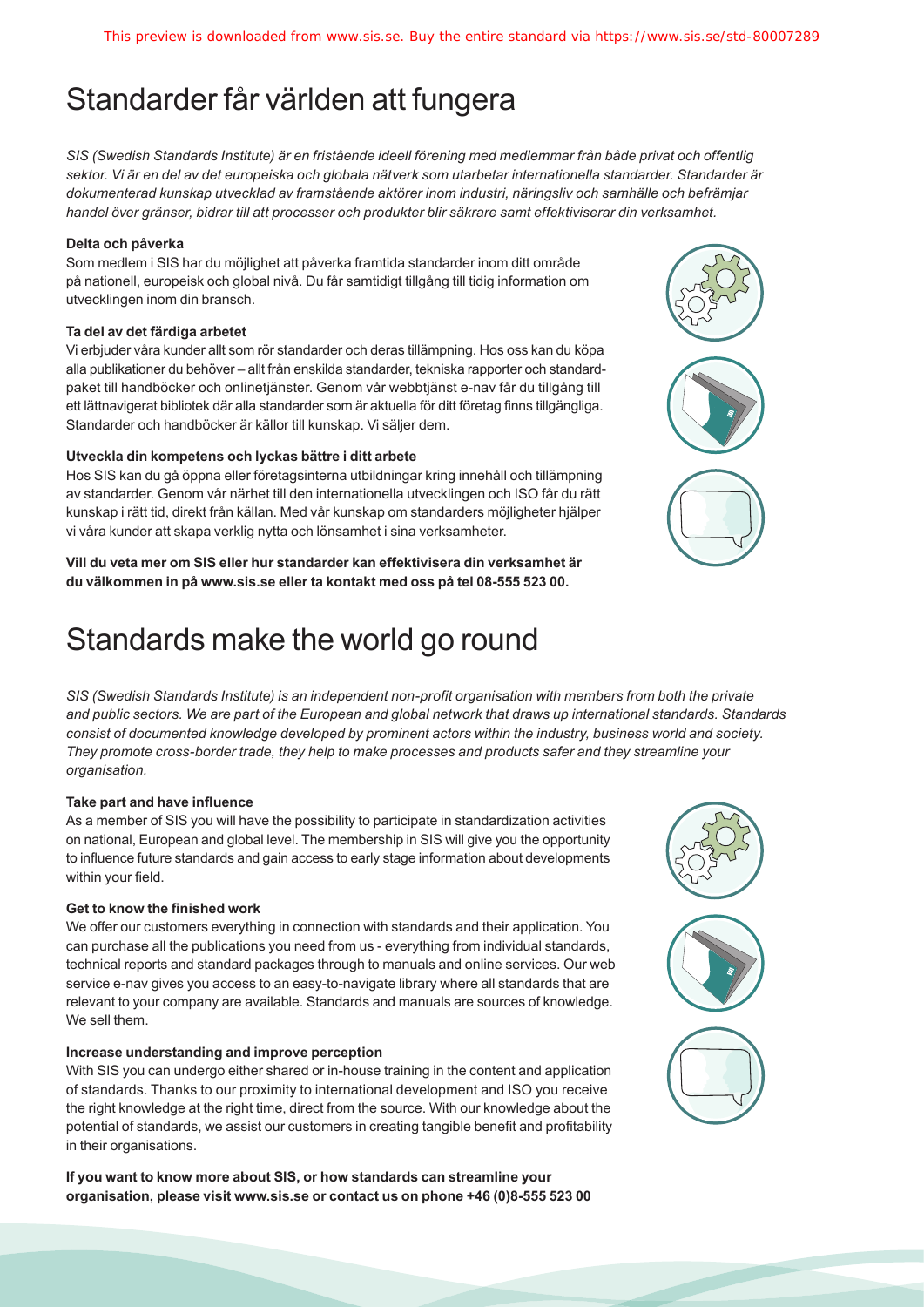Europastandarden EN ISO 11297-3:2018 gäller som svensk standard. Detta dokument innehåller den officiella engelska versionen av EN ISO 11297-3:2018.

Denna standard ersätter SS-EN ISO 11297-3:2013, utgåva 1

The European Standard EN ISO 11297-3:2018 has the status of a Swedish Standard. This document contains the official version of EN ISO 11297-3:2018.

This standard supersedes the SS-EN ISO 11297-3:2013, edition 1

© Copyright/Upphovsrätten till denna produkt tillhör SIS, Swedish Standards Institute, Stockholm, Sverige. Användningen av denna produkt regleras av slutanvändarlicensen som återfinns i denna produkt, se standardens sista sidor.

© Copyright SIS, Swedish Standards Institute, Stockholm, Sweden. All rights reserved. The use of this product is governed by the end-user licence for this product. You will find the licence in the end of this document.

*Upplysningar om sakinnehållet i standarden lämnas av SIS, Swedish Standards Institute, telefon 08-555 520 00. Standarder kan beställas hos SIS som även lämnar allmänna upplysningar om svensk och utländsk standard.*

*Information about the content of the standard is available from the Swedish Standards Institute (SIS), telephone +46 8 555 520 00. Standards may be ordered from SIS, who can also provide general information about Swedish and foreign standards.*

Denna standard är framtagen av kommittén för Plaströrssystem, SIS/TK 226.

Har du synpunkter på innehållet i den här standarden, vill du delta i ett kommande revideringsarbete eller vara med och ta fram andra standarder inom området? Gå in på www.sis.se - där hittar du mer information.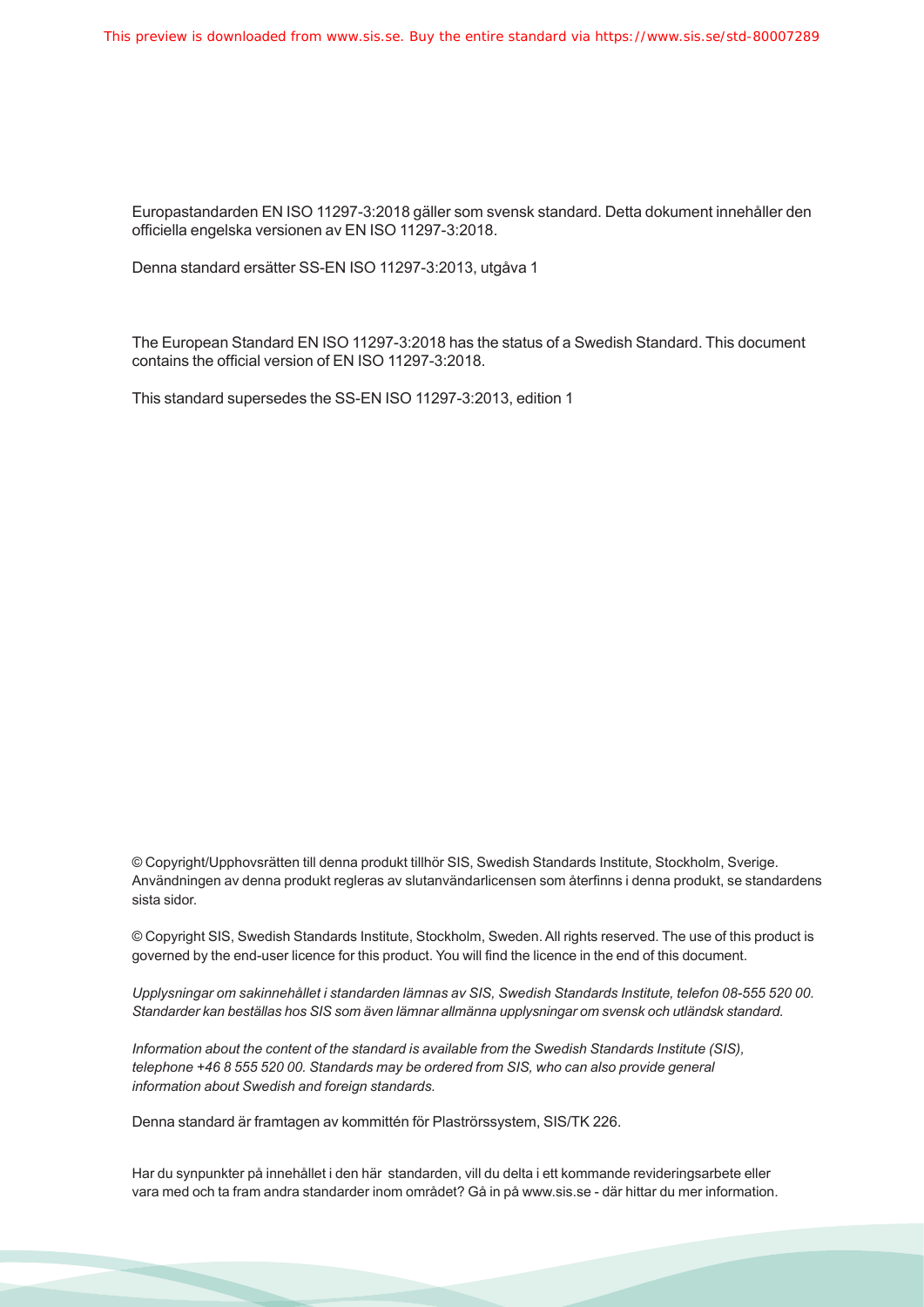This preview is downloaded from www.sis.se. Buy the entire standard via https://www.sis.se/std-80007289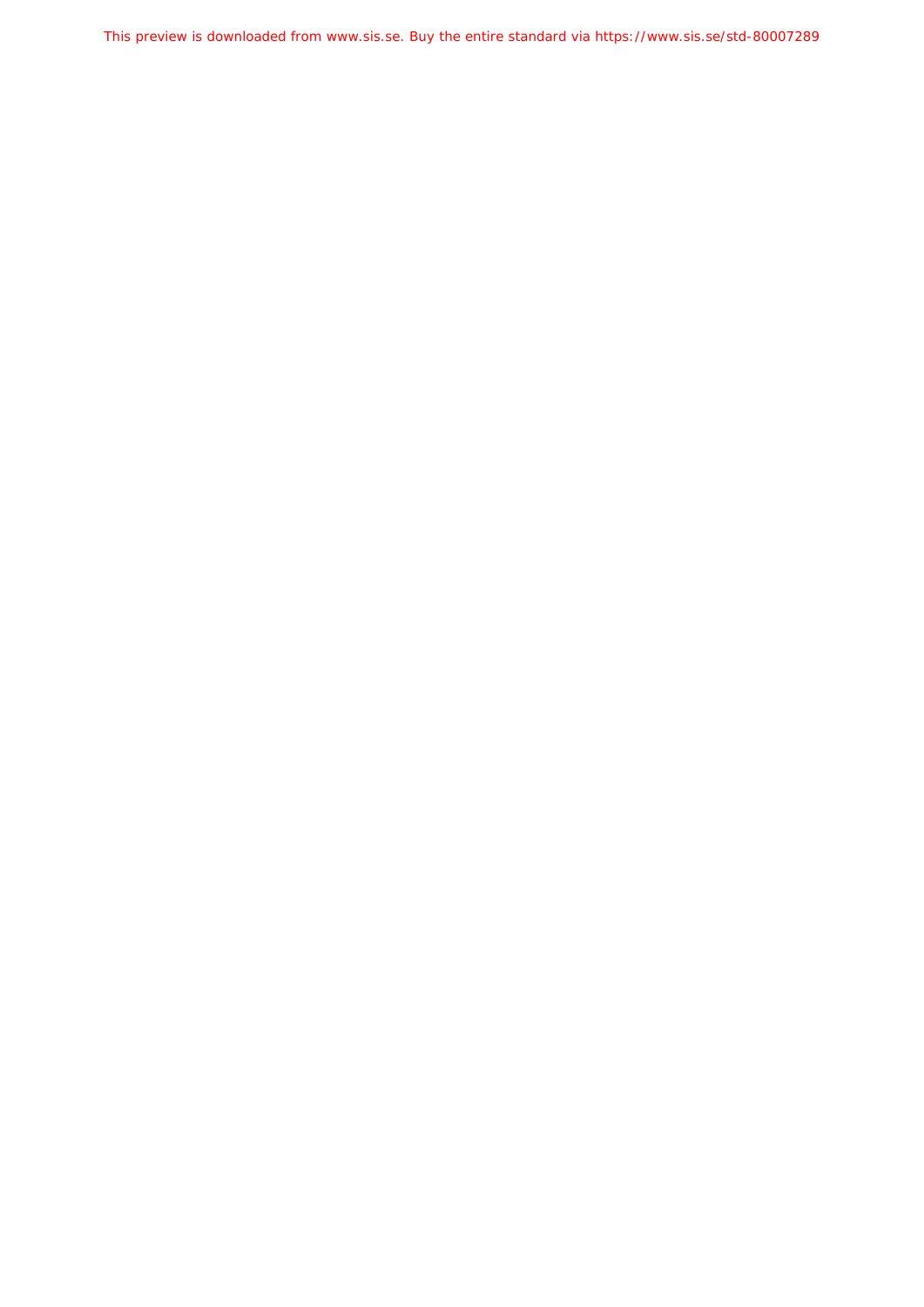This preview is downloaded from www.sis.se. Buy the entire standard via https://www.sis.se/std-80007289

#### EUROPEAN STANDARD

# **EN ISO 11297-3**

### NORME EUROPÉENNE

### EUROPÄISCHE NORM

October 2018

ICS 23.040.20; 23.040.45; 91.140.80; 93.030 Supersedes EN ISO 11297-3:2013

English Version

### Plastics piping systems for renovation of underground drainage and sewerage networks under pressure - Part 3: Lining with close-fit pipes (ISO 11297-3:2018)

Systèmes de canalisations en plastique pour la rénovation des réseaux de branchements et de collecteurs d'assainissement enterrés sous pression - Partie 3: Tubage par tuyau continu sans espace annulaire (ISO 11297-3:2018)

Kunststoff-Rohrleitungssysteme für die Renovierung von erdverlegten Abwasserdruckleitungen - Teil 3: Close-Fit-Lining (ISO 11297-3:2018)

This European Standard was approved by CEN on 26 August 2018.

CEN members are bound to comply with the CEN/CENELEC Internal Regulations which stipulate the conditions for giving this European Standard the status of a national standard without any alteration. Up-to-date lists and bibliographical references concerning such national standards may be obtained on application to the CEN-CENELEC Management Centre or to any CEN member.

This European Standard exists in three official versions (English, French, German). A version in any other language made by translation under the responsibility of a CEN member into its own language and notified to the CEN-CENELEC Management Centre has the same status as the official versions.

CEN members are the national standards bodies of Austria, Belgium, Bulgaria, Croatia, Cyprus, Czech Republic, Denmark, Estonia, Finland, Former Yugoslav Republic of Macedonia, France, Germany, Greece, Hungary, Iceland, Ireland, Italy, Latvia, Lithuania, Luxembourg, Malta, Netherlands, Norway, Poland, Portugal, Romania, Serbia, Slovakia, Slovenia, Spain, Sweden, Switzerland, Turkey and United Kingdom.



EUROPEAN COMMITTEE FOR STANDARDIZATION COMITÉ EUROPÉEN DE NORMALISATION EUROPÄISCHES KOMITEE FÜR NORMUNG

**CEN-CENELEC Management Centre: Avenue Marnix 17, B-1000 Brussels**

© 2018 CEN All rights of exploitation in any form and by any means reserved Ref. No. EN ISO 11297-3:2018: E worldwide for CEN national Members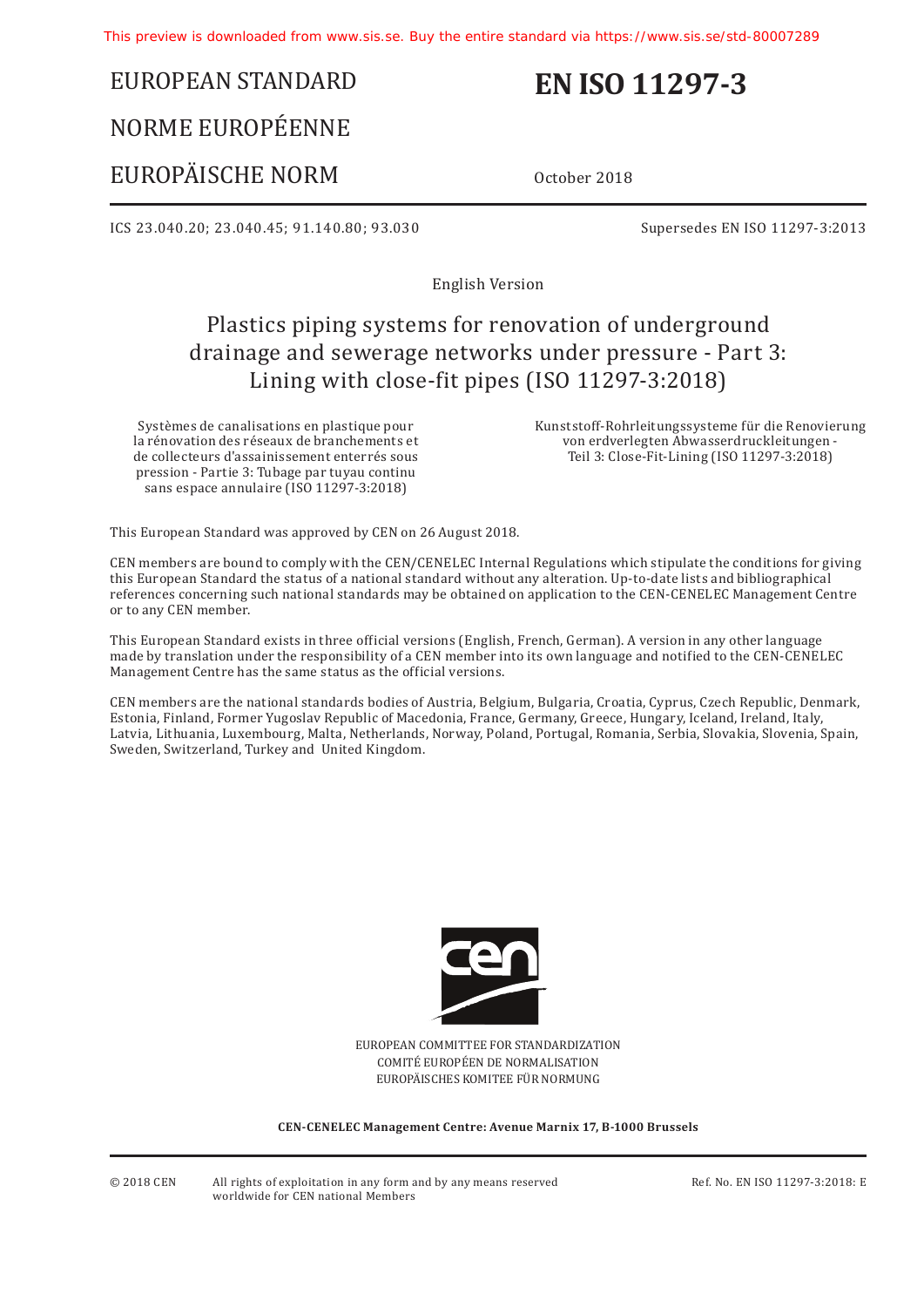### **Contents**

| . .<br>۹<br>×<br>v<br>× |
|-------------------------|
|-------------------------|

| 1            |            |       |  |  |  |  |
|--------------|------------|-------|--|--|--|--|
| $\mathbf{2}$ |            |       |  |  |  |  |
| 3            |            |       |  |  |  |  |
|              | 3.1        |       |  |  |  |  |
|              | 3.2        |       |  |  |  |  |
|              | 3.3        |       |  |  |  |  |
|              | 3.4        |       |  |  |  |  |
|              | 3.5        |       |  |  |  |  |
|              | 3.6<br>3.7 |       |  |  |  |  |
| 4            |            |       |  |  |  |  |
|              | 4.1        |       |  |  |  |  |
|              | 4.2        |       |  |  |  |  |
| 5            |            |       |  |  |  |  |
|              | 5.1        |       |  |  |  |  |
|              |            | 5.1.1 |  |  |  |  |
|              |            | 5.1.2 |  |  |  |  |
|              | 5.2        |       |  |  |  |  |
|              |            | 5.2.1 |  |  |  |  |
|              |            | 5.2.2 |  |  |  |  |
|              | 5.3        |       |  |  |  |  |
|              | 5.4        |       |  |  |  |  |
|              | 5.5        |       |  |  |  |  |
|              | 5.6        |       |  |  |  |  |
|              | 5.7        |       |  |  |  |  |
|              | 5.8<br>5.9 |       |  |  |  |  |
|              |            |       |  |  |  |  |
| 6            |            |       |  |  |  |  |
|              | 6.1<br>6.2 |       |  |  |  |  |
|              | 6.3        |       |  |  |  |  |
|              |            |       |  |  |  |  |
| 7            |            |       |  |  |  |  |
| 8            |            |       |  |  |  |  |
|              | 8.1        |       |  |  |  |  |
|              | 8.2<br>8.3 |       |  |  |  |  |
|              | 8.4        |       |  |  |  |  |
|              | 8.5        |       |  |  |  |  |
|              | 8.6        |       |  |  |  |  |
|              | 8.7        |       |  |  |  |  |
|              | 8.8        |       |  |  |  |  |
|              | 8.9        |       |  |  |  |  |
| 9            |            |       |  |  |  |  |
|              | 9.1        |       |  |  |  |  |
|              | 9.2        |       |  |  |  |  |
|              | 9.3        |       |  |  |  |  |
|              |            | 9.3.1 |  |  |  |  |
|              |            | 9.3.2 |  |  |  |  |
|              |            | 9.3.3 |  |  |  |  |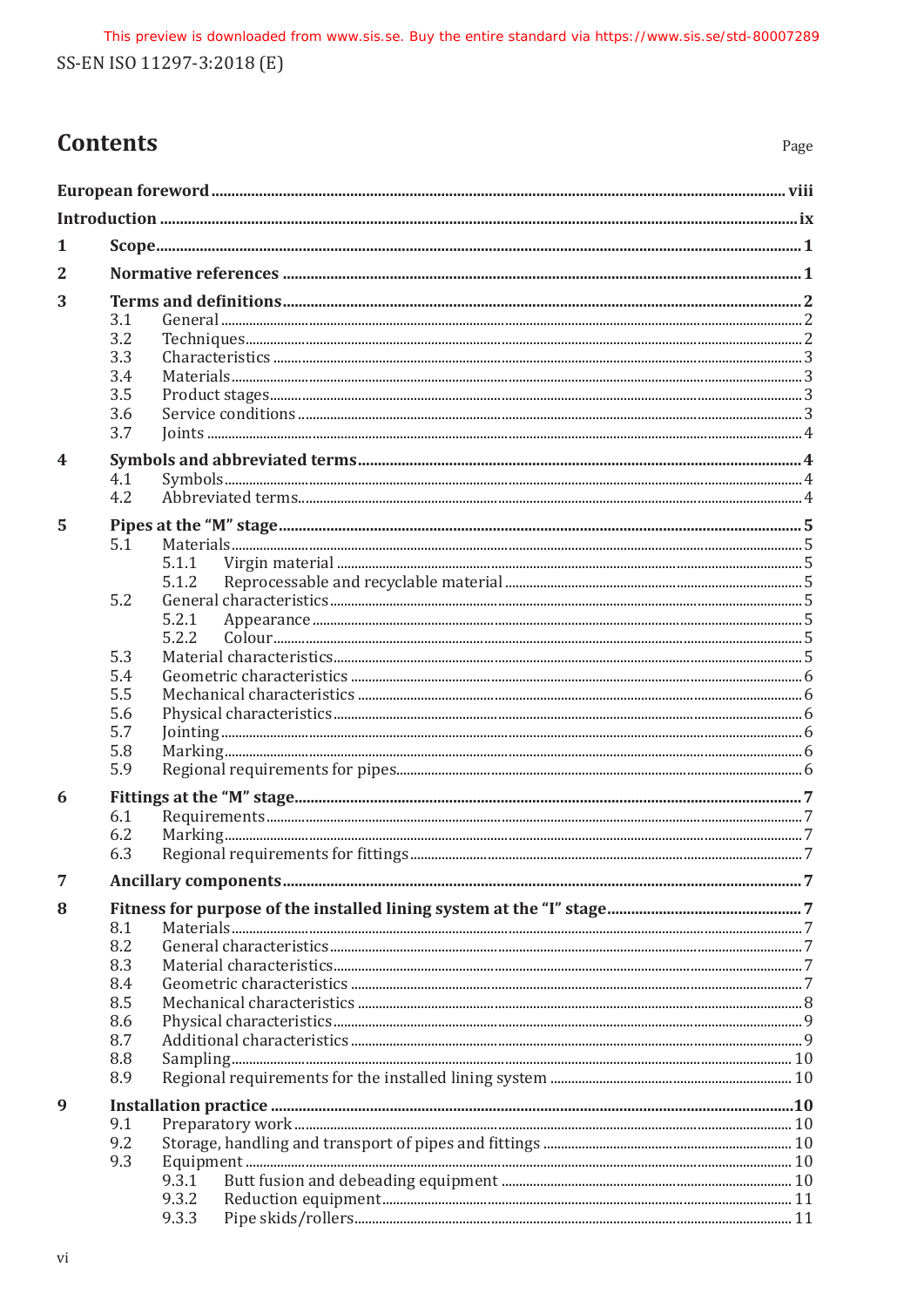|                                                                           | 9.3.4                                                                                                                                                                                                                                                                                                                                                                                                                                                                                                                                                                |  |  |  |  |
|---------------------------------------------------------------------------|----------------------------------------------------------------------------------------------------------------------------------------------------------------------------------------------------------------------------------------------------------------------------------------------------------------------------------------------------------------------------------------------------------------------------------------------------------------------------------------------------------------------------------------------------------------------|--|--|--|--|
|                                                                           | $\begin{minipage}{0.9\linewidth} \textbf{Window and rod-pulling equipment} \end{minipage} \vspace{-.5cm} \begin{minipage}{0.9\linewidth} \textbf{Type entry guides} \end{minipage} \vspace{-.5cm} \begin{minipage}{0.9\linewidth} \textbf{Number of the two different values} \end{minipage} \vspace{-.5cm} \begin{minipage}{0.9\linewidth} \textbf{Figure 11} \end{minipage} \vspace{-.5cm} \begin{minipage}{0.9\linewidth} \textbf{Output} \end{minipage} \vspace{-.5cm} \begin{minipage}{0.9\linewidth} \textbf{Output} \end{minipage} \vspace{-.5cm} \$<br>9.3.5 |  |  |  |  |
|                                                                           | 9.3.6                                                                                                                                                                                                                                                                                                                                                                                                                                                                                                                                                                |  |  |  |  |
|                                                                           | 9.3.7                                                                                                                                                                                                                                                                                                                                                                                                                                                                                                                                                                |  |  |  |  |
|                                                                           | 9.3.8                                                                                                                                                                                                                                                                                                                                                                                                                                                                                                                                                                |  |  |  |  |
|                                                                           | 9.3.9                                                                                                                                                                                                                                                                                                                                                                                                                                                                                                                                                                |  |  |  |  |
| 9.4                                                                       |                                                                                                                                                                                                                                                                                                                                                                                                                                                                                                                                                                      |  |  |  |  |
| 9.5                                                                       |                                                                                                                                                                                                                                                                                                                                                                                                                                                                                                                                                                      |  |  |  |  |
| 9.6                                                                       |                                                                                                                                                                                                                                                                                                                                                                                                                                                                                                                                                                      |  |  |  |  |
| 9.7                                                                       |                                                                                                                                                                                                                                                                                                                                                                                                                                                                                                                                                                      |  |  |  |  |
| 9.8                                                                       |                                                                                                                                                                                                                                                                                                                                                                                                                                                                                                                                                                      |  |  |  |  |
| 9.9                                                                       |                                                                                                                                                                                                                                                                                                                                                                                                                                                                                                                                                                      |  |  |  |  |
| Annex A (normative) Factory-folded heat-reverted polyethylene (PE) pipe - |                                                                                                                                                                                                                                                                                                                                                                                                                                                                                                                                                                      |  |  |  |  |
|                                                                           |                                                                                                                                                                                                                                                                                                                                                                                                                                                                                                                                                                      |  |  |  |  |
|                                                                           |                                                                                                                                                                                                                                                                                                                                                                                                                                                                                                                                                                      |  |  |  |  |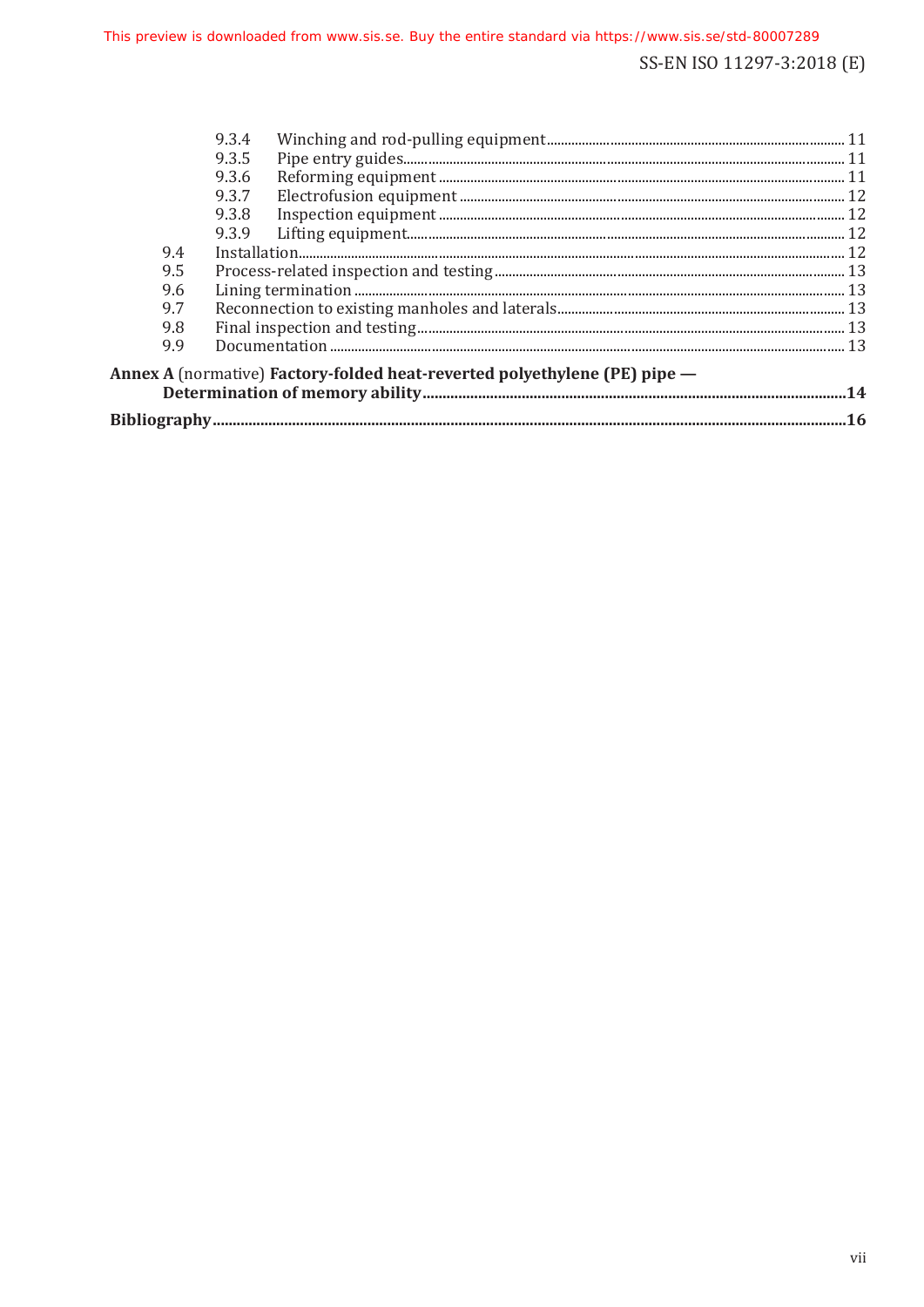### **European foreword**

This document (EN ISO 11297-3:2018) has been prepared by Technical Committee ISO/TC 138 "Plastics pipes, fittings and valves for the transport of fluids" in collaboration with Technical Committee CEN/TC 155 "Plastics piping systems and ducting systems" the secretariat of which is held by NEN.

This European Standard shall be given the status of a national standard, either by publication of an identical text or by endorsement, at the latest by April 2019, and conflicting national standards shall be withdrawn at the latest by April 2019.

Attention is drawn to the possibility that some of the elements of this document may be the subject of patent rights. CEN shall not be held responsible for identifying any or all such patent rights.

This document supersedes EN ISO 11297-3:2013.

According to the CEN-CENELEC Internal Regulations, the national standards organizations of the following countries are bound to implement this European Standard: Austria, Belgium, Bulgaria, Croatia, Cyprus, Czech Republic, Denmark, Estonia, Finland, Former Yugoslav Republic of Macedonia, France, Germany, Greece, Hungary, Iceland, Ireland, Italy, Latvia, Lithuania, Luxembourg, Malta, Netherlands, Norway, Poland, Portugal, Romania, Serbia, Slovakia, Slovenia, Spain, Sweden, Switzerland, Turkey and the United Kingdom.

#### **Endorsement notice**

The text of ISO 11297-3:2018 has been approved by CEN as EN ISO 11297-3:2018 without any modification.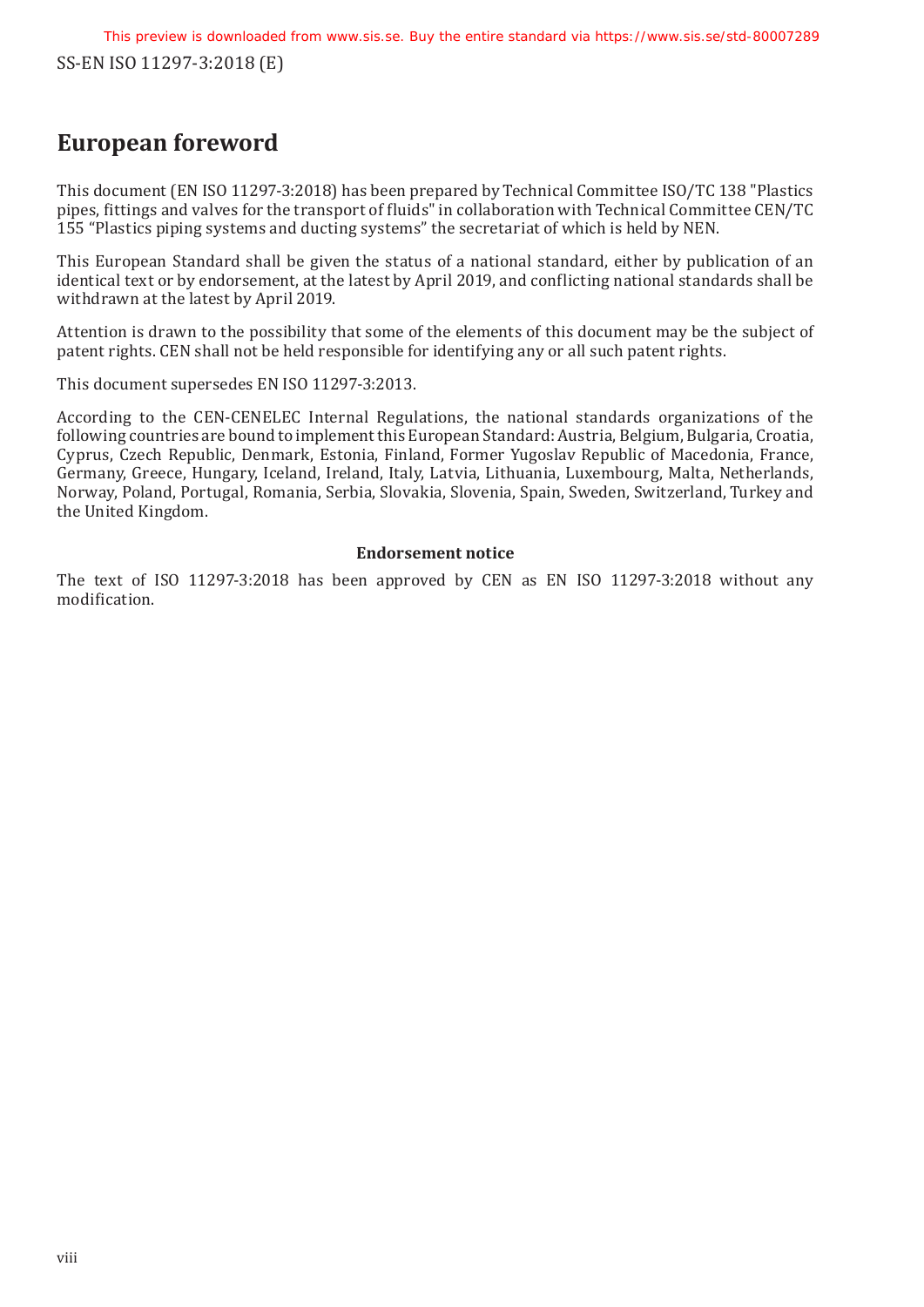### **Introduction**

This International Standard is a part of a system standard for plastics piping systems of various materials used for renovation of existing pipelines in a specified application area. System standards for renovation dealing with the following applications are either available or in preparation:

- ISO 11296, *Plastics piping systems for renovation of underground non-pressure drainage and sewerage networks*;
- ISO 11297, *Plastics piping systems for renovation of underground drainage and sewerage networks under pressure* (this document);
- ISO 11298, *Plastics piping systems for renovation of underground water supply networks*;
- ISO 11299, *Plastics piping systems for renovation of underground gas supply networks.*

These system standards are distinguished from system standards for conventionally installed plastics piping systems by the requirement to verify certain characteristics in the "as installed" condition, after site processing. This is in addition to verification of characteristics of plastics piping systems "as manufactured".

Each of the System Standards comprises a:

— *Part 1: General*

and all applicable renovation technique family-related parts, which for non- drainage and sewerage networks under pressure include or potentially include the following:

- *Part 2: Lining with continuous pipes*
- *Part 3: Lining with close-fit pipes* (this document)
- *Part 4: Lining with cured-in-place pipes*
- *Part 5: Lining with discrete pipes*
- *Part 6: Lining with adhesive-backed hoses*

The requirements for any given renovation technique family are specified in Part 1, applied in conjunction with the relevant other part. For example, both ISO 11297-1 and this document together specify the requirements relating to lining with close-fit pipes. For complementary information, see ISO 11295. Not all technique families are pertinent to every area of application and this is reflected in the part numbers included in each System Standard.

A consistent structure of clause headings has been adopted for all parts to facilitate direct comparisons across renovation technique families.

Figure 1 shows the common part and clause structure and the relationship between ISO 11297 and system standards for other applications.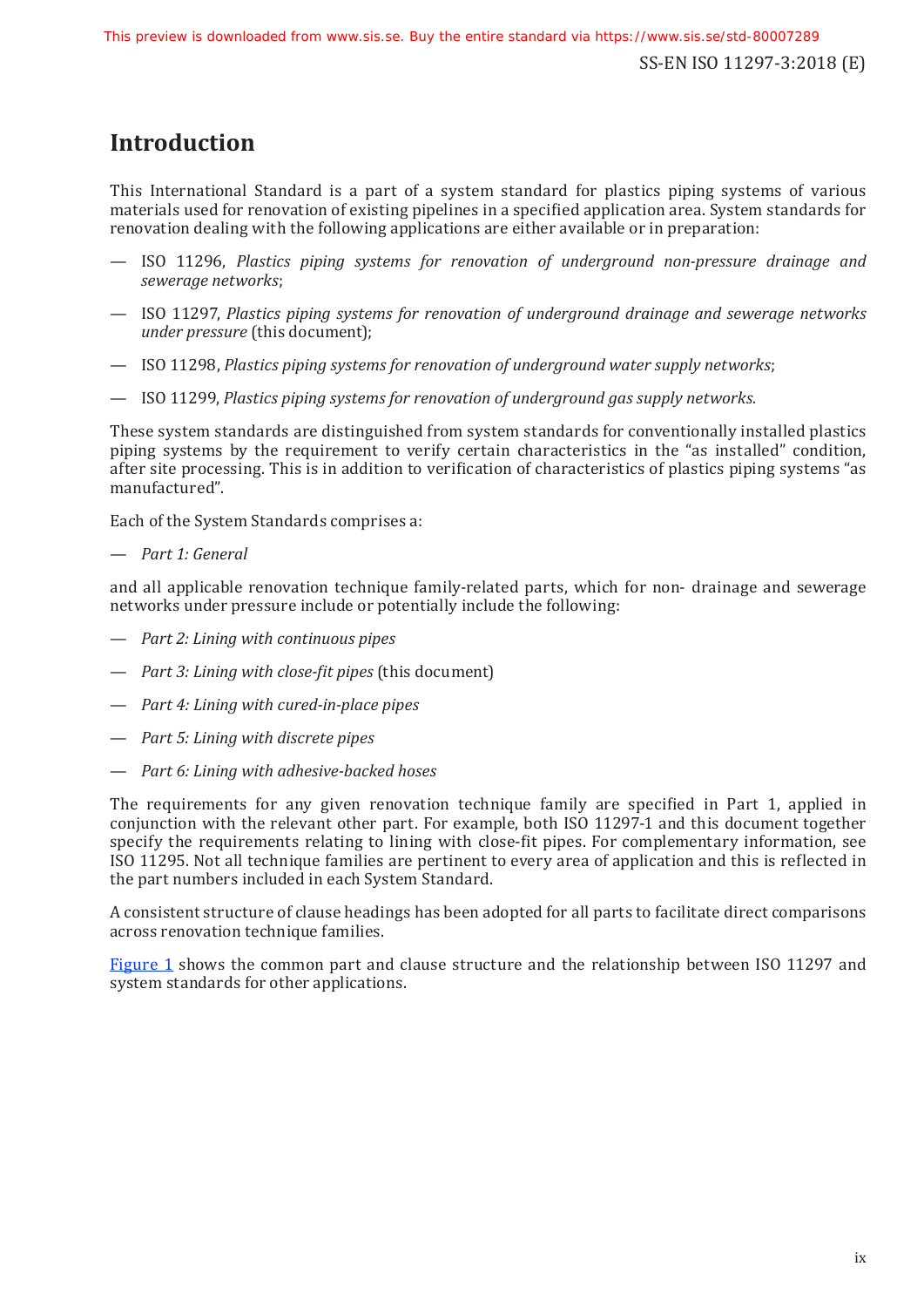SS-EN ISO 11297-3:2018 (E) This preview is downloaded from www.sis.se. Buy the entire standard via https://www.sis.se/std-80007289



**Figure 1 — Format of the renovation system standards**